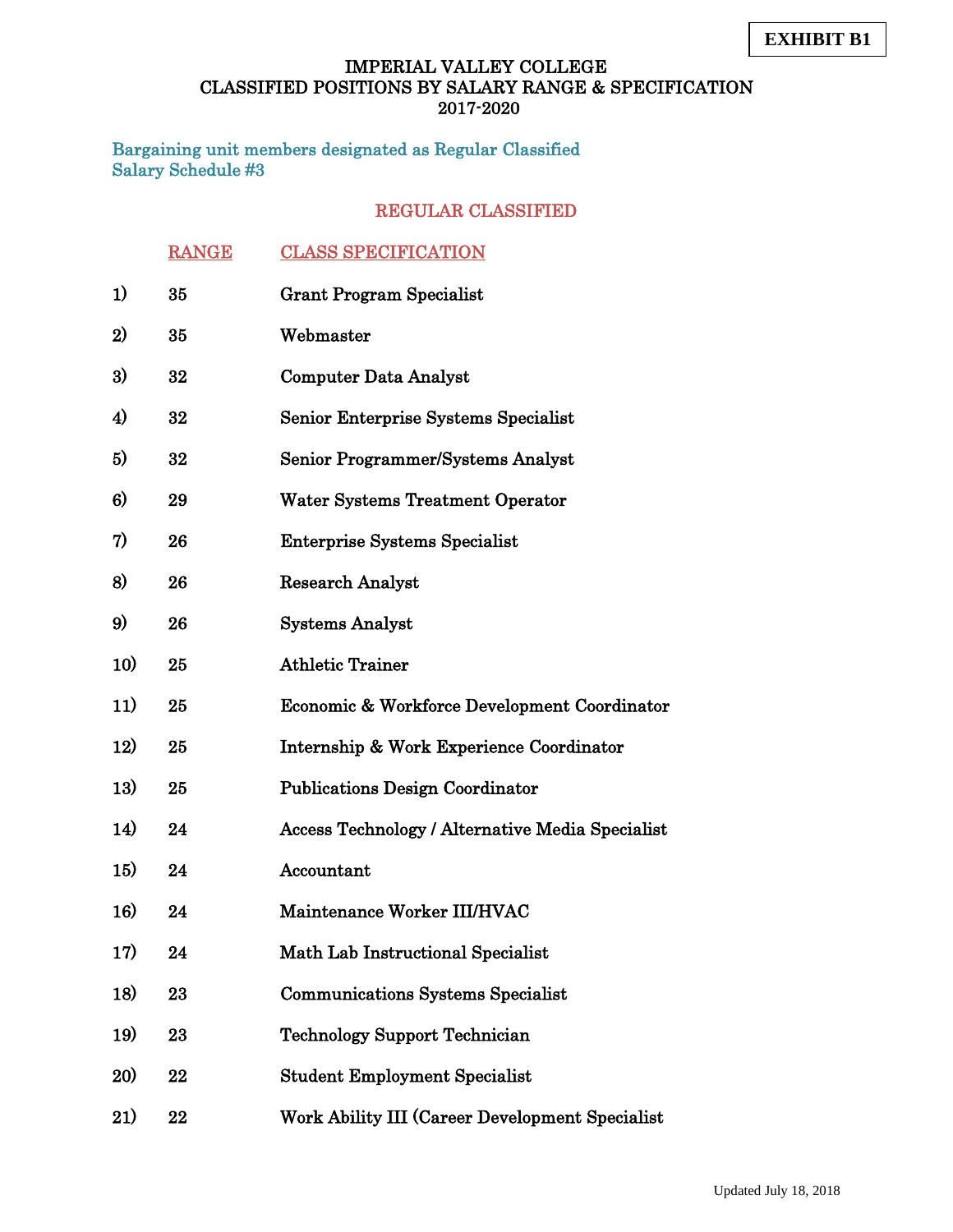Bargaining unit members designated as Regular Classified Salary Schedule #3

|     | <b>RANGE</b> | <b>CLASS SPECIFICATION</b>                           |
|-----|--------------|------------------------------------------------------|
| 22) | 21           | <b>College Foundation Coordinator</b>                |
| 23) | 21           | <b>Technology Support Specialist</b>                 |
| 24) | 21           | <b>Student Success Specialist</b>                    |
| 25) | 20           | <b>Financial Aid Officer</b>                         |
| 26) | 19           | <b>Accounting Coordinator</b>                        |
| 27) | 19           | Campus Safety & Parking Control Specialist           |
| 28) | 19           | <b>Coordinator of Academic Support Services</b>      |
| 29) | 19           | Grounds Maintenance Supervisor                       |
| 30) | 19           | Maintenance Worker II/Locksmith                      |
| 31) | 19           | <b>Printing Specialist</b>                           |
| 32) | 19           | <b>Purchasing &amp; Receiving Coordinator</b>        |
| 33) | 19           | Student Services Specialist (Assessment Center/SSSP) |
| 34) | 19           | <b>Student Services Specialist (Evaluator)</b>       |
| 35) | 19           | Vehicle and Equipment Mechanic                       |
| 36) | 18           | <b>Administrative Secretary</b>                      |
| 37) | 18           | <b>Custodial Supervisor</b>                          |
| 38) | 18           | <b>Instructional Assistant/Curriculum Specialist</b> |
| 39) | 18           | Maintenance Worker II                                |
| 40) | 17           | <b>Financial Aid Specialist</b>                      |
| 41) | 17           | Language Lab Coordinator                             |
| 42) | 17           | <b>Learning Support Services Coordinator</b>         |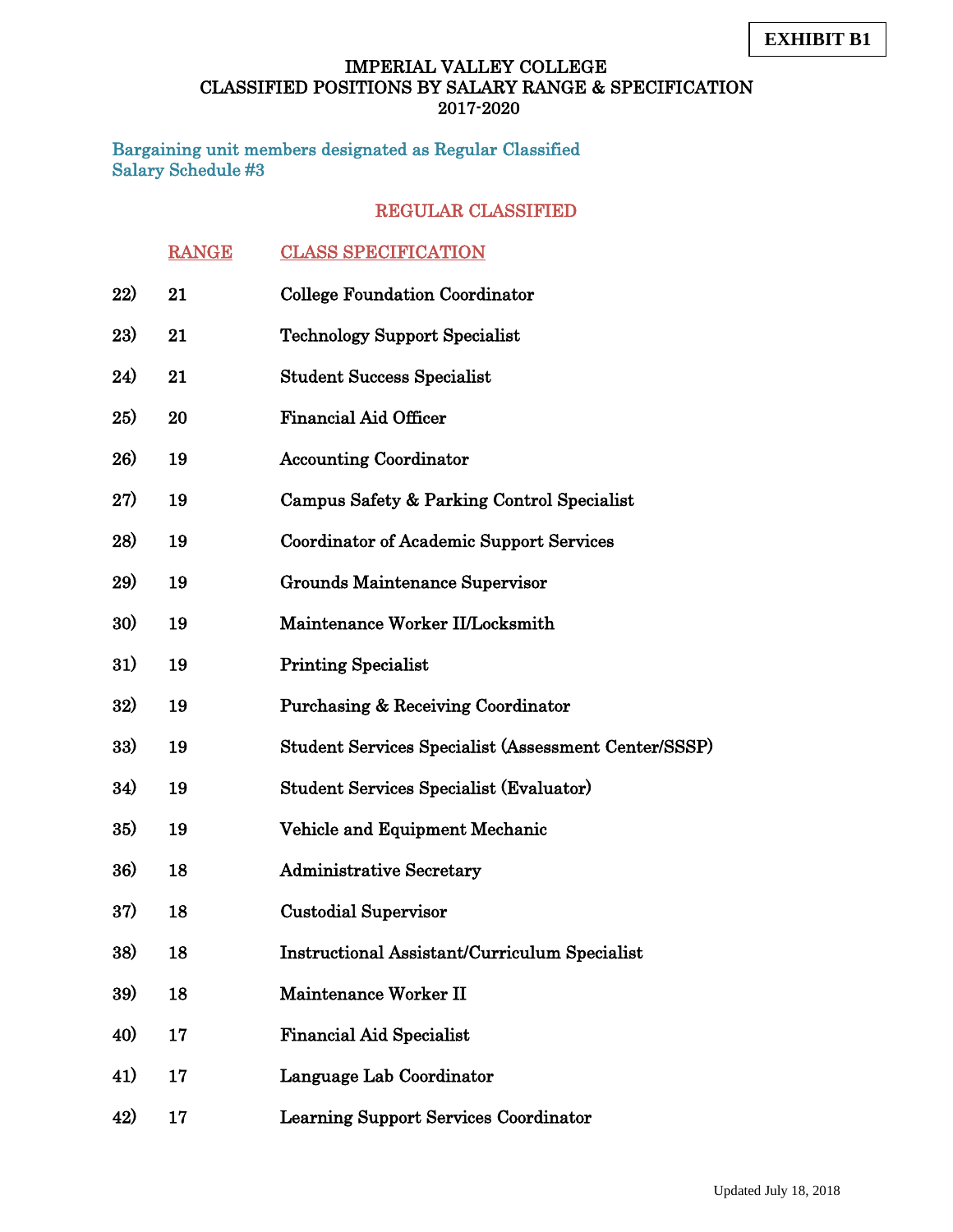Bargaining unit members designated as Regular Classified Salary Schedule #3

|     | <b>RANGE</b> | <b>CLASS SPECIFICATION</b>                                          |
|-----|--------------|---------------------------------------------------------------------|
| 43) | 17           | <b>Reading/Writing Lab Coordinator</b>                              |
| 44) | 17           | Student Services Specialist (Financial Aid)                         |
| 45) | 17           | Student Services Specialist (Student Affairs & Enrollment Services) |
| 46) | 16           | <b>Public Relations Specialist</b>                                  |
| 47) | 16           | <b>Science Lab Technician</b>                                       |
| 48) | 16           | <b>Staff Secretary III</b>                                          |
| 49) | 15           | <b>Accounting Technician</b>                                        |
| 50) | 15           | Audiovisual Media Technician                                        |
| 51) | 15           | <b>Continuing Education Technician</b>                              |
| 52) | 15           | Learning Services Technician                                        |
| 53) | 15           | Senior Library Technician                                           |
| 54) | 14           | <b>Admissions and Records Technician</b>                            |
| 55) | 14           | <b>Assessment Center Technician</b>                                 |
| 56) | 14           | <b>Budget Technician</b>                                            |
| 57) | 14           | <b>Instructional Support Technician</b>                             |
| 58) | 14           | Library Technician III (Circulation)                                |
| 59) | 14           | Nursing Simulations & Computer Lab Technician                       |
| 60) | 14           | <b>Staff Support Technician</b>                                     |
| 61) | 14           | <b>Student Services Assistant</b>                                   |
| 62) | 14           | Tool Room/Auto Shop Technician                                      |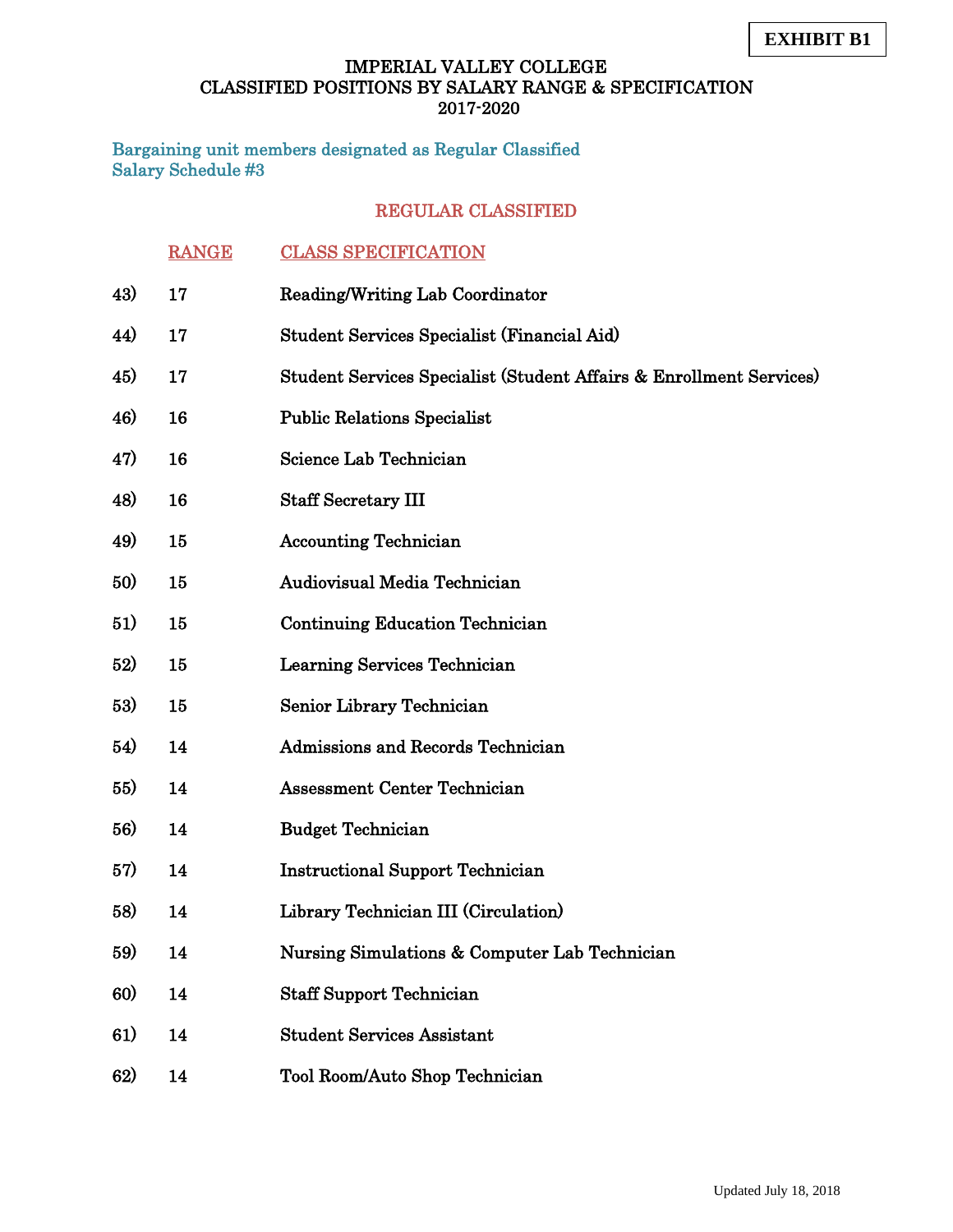Bargaining unit members designated as Regular Classified Salary Schedule #3

|     | <b>RANGE</b> | <b>CLASS SPECIFICATION</b>                                           |
|-----|--------------|----------------------------------------------------------------------|
| 63) | 13           | Preschool/Infant/Toddler Teacher                                     |
| 64) | 13           | <b>Student Services Technician (Student Services)</b>                |
| 65) | 12           | <b>Instructional Support Assistant</b>                               |
| 66) | 12           | <b>Instructional Support Assistant/POST Law Enforcement Programs</b> |
| 67) | 12           | Microcomputer Lab Assistant                                          |
| 68) | 12           | <b>Staff Secretary II</b>                                            |
| 69) | 12           | <b>Staff Secretary II (Upward Bound)</b>                             |
| 70) | 11           | Financial Aid Assistant/Receptionist                                 |
| 71) | 11           | <b>Grounds Maintenance Worker</b>                                    |
| 72) | 11           | Lead Custodian                                                       |
| 73) | 10           | <b>Instructional Lab Assistant (Applied Sciences)</b>                |
| 74) | 10           | Math Lab Assistant                                                   |
| 75) | 10           | Reprographics Center/Mail Room Technician                            |
| 76) | 10           | <b>Staff Secretary I</b>                                             |
| 77) | 09           | Library Technician I                                                 |
| 78) | 09           | <b>Office Assistant III</b>                                          |
| 79) | 09           | Office Assistant III (Student Support Services)                      |
| 80) | 08           | <b>Audiovisual Assistant I</b>                                       |
| 81) | 08           | Cook                                                                 |
| 82) | 08           | Custodian                                                            |
| 83) | 08           | Office Assistant II                                                  |
|     |              |                                                                      |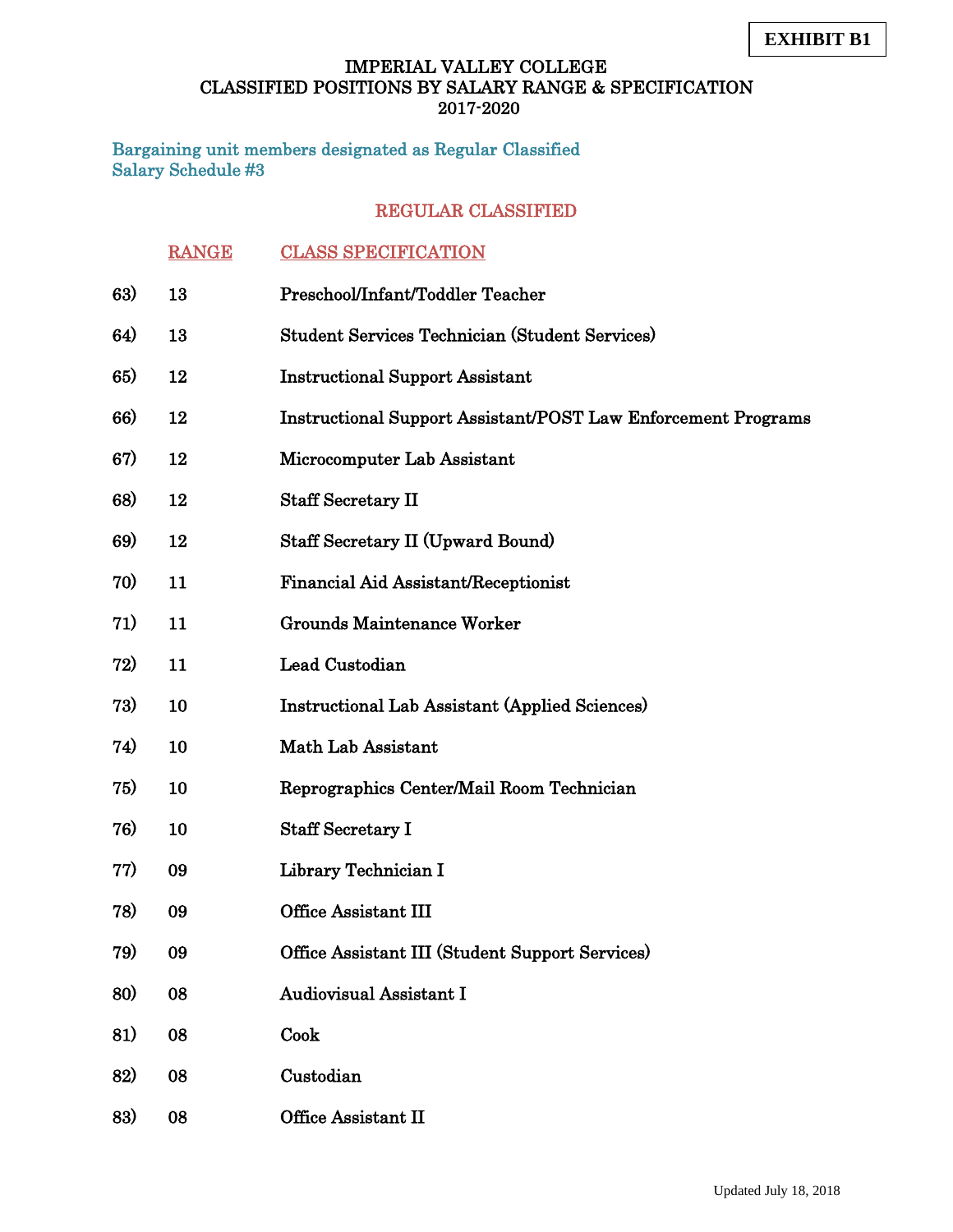#### **\*Annual = Monthly \*12 \*\* Daily = Hourly x 8 \*\*\* Hourly = Annual / 2080 2018-2019 (Effective July 1, 2018)**

|                | <b>STEP1</b> | <b>STEP 2</b> | <b>STEP 3</b> | <b>STEP4</b> | <b>STEP 5</b> | STEP <sub>6</sub> | <b>STEP7</b> | <b>STEP 8</b> | <b>STEP 9</b> | <b>STEP 10</b> |
|----------------|--------------|---------------|---------------|--------------|---------------|-------------------|--------------|---------------|---------------|----------------|
|                | \$33,963.48  | \$34,982.40   | \$36,031.92   | \$37,112.88  | \$38,226.24   | \$39,373.08       | \$40,554.24  | \$41,770.92   | \$43,024.08   | \$44,314.80    |
|                | \$2,830.29   | \$2,915.20    | \$3,002.66    | \$3,092.74   | \$3,185.52    | \$3,281.09        | \$3,379.52   | \$3,480.91    | \$3,585.34    | \$3,692.90     |
|                | \$130.64     | \$134.56      | \$138.56      | \$142.72     | \$147.04      | \$151.44          | \$156.00     | \$160.64      | \$165.44      | \$170.48       |
| ***HR          | \$16.33      | \$16.82       | \$17.32       | \$17.84      | \$18.38       | \$18.93           | \$19.50      | \$20.08       | \$20.68       | \$21.31        |
| <b>Range 9</b> |              |               |               |              |               |                   |              |               |               |                |
|                | <b>STEP1</b> | <b>STEP 2</b> | <b>STEP 3</b> | <b>STEP4</b> | <b>STEP 5</b> | <b>STEP 6</b>     | <b>STEP7</b> | <b>STEP 8</b> | <b>STEP 9</b> | <b>STEP 10</b> |
|                | \$34,999.44  | \$36,049.44   | \$37,130.88   | \$38,244.84  | \$39,392.16   | \$40,573.92       | \$41,791.08  | \$43,044.84   | \$44,336.16   | \$45,666.24    |
|                | \$2,916.62   | \$3,004.12    | \$3,094.24    | \$3,187.07   | \$3,282.68    | \$3,381.16        | \$3,482.59   | \$3,587.07    | \$3,694.68    | \$3,805.52     |
|                | \$134.64     | \$138.64      | \$142.80      | \$147.12     | \$151.52      | \$156.08          | \$160.72     | \$165.52      | \$170.56      | \$175.60       |
| ***HR          | \$16.83      | \$17.33       | \$17.85       | \$18.39      | \$18.94       | \$19.51           | \$20.09      | \$20.69       | \$21.32       | \$21.95        |
| Range 10       |              |               |               |              |               |                   |              |               |               |                |
|                | <b>STEP1</b> | <b>STEP 2</b> | <b>STEP 3</b> | <b>STEP4</b> | <b>STEP 5</b> | <b>STEP 6</b>     | <b>STEP7</b> | <b>STEP 8</b> | <b>STEP 9</b> | <b>STEP 10</b> |
|                | \$36,021.96  | \$37,102.56   | \$38,215.68   | \$39,362.16  | \$40,543.08   | \$41,759.40       | \$43,012.20  | \$44,302.56   | \$45,631.68   | \$47,000.64    |
|                | \$3,001.83   | \$3,091.88    | \$3,184.64    | \$3,280.18   | \$3,378.59    | \$3,479.95        | \$3,584.35   | \$3,691.88    | \$3,802.64    | \$3,916.72     |
|                | \$138.56     | \$142.72      | \$146.96      | \$151.36     | \$155.92      | \$160.64          | \$165.44     | \$170.40      | \$175.52      | \$180.80       |
| ***HR          | \$17.32      | \$17.84       | \$18.37       | \$18.92      | \$19.49       | \$20.08           | \$20.68      | \$21.30       | \$21.94       | \$22.60        |
| Range 11       |              |               |               |              |               |                   |              |               |               |                |
|                | <b>STEP1</b> | <b>STEP 2</b> | <b>STEP 3</b> | <b>STEP4</b> | <b>STEP 5</b> | <b>STEP 6</b>     | <b>STEP7</b> | <b>STEP 8</b> | <b>STEP 9</b> | <b>STEP 10</b> |
|                | \$37,111.20  | \$38,224.56   | \$39,371.28   | \$40,552.44  | \$41,769.00   | \$43,022.04       | \$44,312.76  | \$45,642.12   | \$47,011.44   | \$48,421.80    |
|                | \$3,092.60   | \$3,185.38    | \$3,280.94    | \$3,379.37   | \$3,480.75    | \$3,585.17        | \$3,692.73   | \$3,803.51    | \$3,917.62    | \$4,035.15     |
|                | \$142.72     | \$147.04      | \$151.44      | \$156.00     | \$160.64      | \$165.44          | \$170.40     | \$175.52      | \$180.80      | \$186.24       |

**\*\*\*HR** \$17.84 \$18.38 \$18.93 \$19.50 \$20.08 \$20.68 \$21.30 \$21.94 \$22.60 \$23.28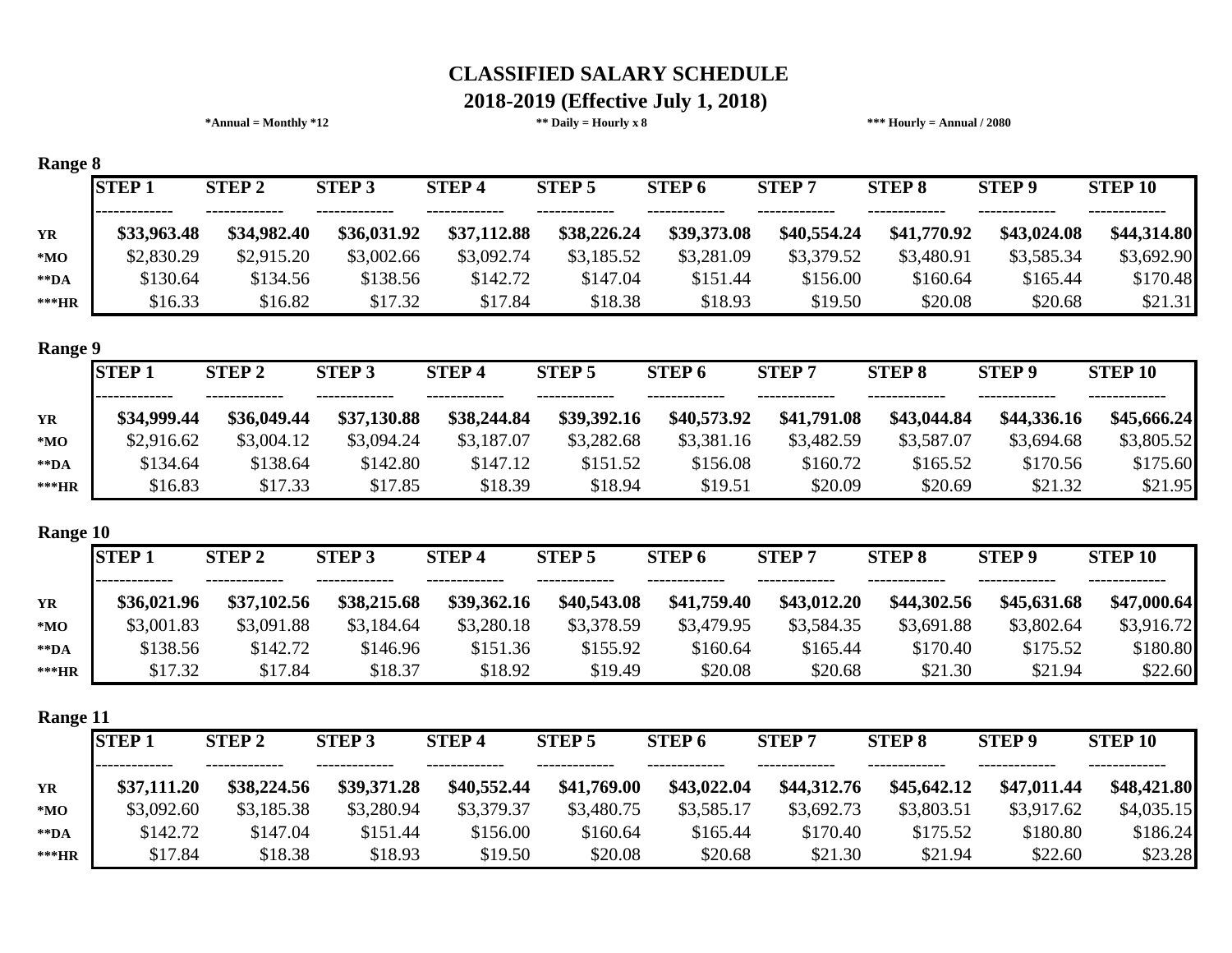# **2018-2019 (Effective July 1, 2018)**

|                         |              | $*Annual = Monthly *12$ |               |              | ** Daily = Hourly x $8$ |                   |              | *** Hourly = Annual $/ 2080$ |               |                |
|-------------------------|--------------|-------------------------|---------------|--------------|-------------------------|-------------------|--------------|------------------------------|---------------|----------------|
| Range 12                |              |                         |               |              |                         |                   |              |                              |               |                |
|                         | <b>STEP1</b> | <b>STEP 2</b>           | <b>STEP 3</b> | <b>STEP4</b> | <b>STEP 5</b>           | <b>STEP 6</b>     | <b>STEP7</b> | <b>STEP 8</b>                | <b>STEP 9</b> | <b>STEP 10</b> |
| YR                      | \$38,226.48  | \$39,373.32             | \$40,554.48   | \$41,771.16  | \$43,024.32             | \$44,315.04       | \$45,644.52  | \$47,013.84                  | \$48,424.20   | \$49,876.92    |
| $*MO$                   | \$3,185.54   | \$3,281.11              | \$3,379.54    | \$3,480.93   | \$3,585.36              | \$3,692.92        | \$3,803.71   | \$3,917.82                   | \$4,035.35    | \$4,156.41     |
| $\rm ^{\ast\ast}DA$     | \$147.04     | \$151.44                | \$156.00      | \$160.64     | \$165.44                | \$170.48          | \$175.52     | \$180.80                     | \$186.24      | \$191.84       |
| ***HR                   | \$18.38      | \$18.93                 | \$19.50       | \$20.08      | \$20.68                 | \$21.31           | \$21.94      | \$22.60                      | \$23.28       | \$23.98        |
| Range 13                |              |                         |               |              |                         |                   |              |                              |               |                |
|                         | <b>STEP1</b> | <b>STEP 2</b>           | <b>STEP 3</b> | <b>STEP4</b> | <b>STEP 5</b>           | STEP <sub>6</sub> | <b>STEP7</b> | <b>STEP 8</b>                | <b>STEP 9</b> | <b>STEP 10</b> |
| YR                      | \$39,369.00  | \$40,550.04             | \$41,766.60   | \$43,019.64  | \$44,310.24             | \$45,639.60       | \$47,008.80  | \$48,419.04                  | \$49,871.64   | \$51,367.80    |
| $*MO$                   | \$3,280.75   | \$3,379.17              | \$3,480.55    | \$3,584.97   | \$3,692.52              | \$3,803.30        | \$3,917.40   | \$4,034.92                   | \$4,155.97    | \$4,280.65     |
| $*$ $\mathbf{DA}$       | \$151.44     | \$156.00                | \$160.64      | \$165.44     | \$170.40                | \$175.52          | \$180.80     | \$186.24                     | \$191.84      | \$197.60       |
| ***HR                   | \$18.93      | \$19.50                 | \$20.08       | \$20.68      | \$21.30                 | \$21.94           | \$22.60      | \$23.28                      | \$23.98       | \$24.70        |
| Range 14                |              |                         |               |              |                         |                   |              |                              |               |                |
|                         | <b>STEP1</b> | <b>STEP 2</b>           | <b>STEP 3</b> | <b>STEP4</b> | <b>STEP 5</b>           | STEP <sub>6</sub> | <b>STEP7</b> | <b>STEP 8</b>                | <b>STEP 9</b> | <b>STEP 10</b> |
| YR                      | \$40,564.56  | \$41,781.48             | \$43,034.88   | \$44,325.96  | \$45,655.68             | \$47,025.36       | \$48,436.08  | \$49,889.16                  | \$51,385.80   | \$52,927.32    |
| ${}^{\ast} \mathbf{MO}$ | \$3,380.38   | \$3,481.79              | \$3,586.24    | \$3,693.83   | \$3,804.64              | \$3,918.78        | \$4,036.34   | \$4,157.43                   | \$4,282.15    | \$4,410.61     |
| $\rm ^{\ast\ast}DA$     | \$156.00     | \$160.72                | \$165.52      | \$170.48     | \$175.60                | \$180.88          | \$186.32     | \$191.92                     | \$197.60      | \$203.60       |
| ***HR                   | \$19.50      | \$20.09                 | \$20.69       | \$21.31      | \$21.95                 | \$22.61           | \$23.29      | \$23.99                      | \$24.70       | \$25.45        |
| Range 15                |              |                         |               |              |                         |                   |              |                              |               |                |
|                         | <b>STEP1</b> | <b>STEP 2</b>           | <b>STEP 3</b> | <b>STEP4</b> | <b>STEP 5</b>           | STEP 6            | <b>STEP7</b> | <b>STEP 8</b>                | STEP 9        | <b>STEP 10</b> |
|                         | \$41,772.72  | \$43,025.88             | \$44,316.60   | \$45,646.08  | \$47,015.52             | \$48,426.00       | \$49,878.84  | \$51,375.24                  | \$52,916.52   | \$54,504.00    |
| $*MO$                   | \$3,481.06   | \$3,585.49              | \$3,693.05    | \$3,803.84   | \$3,917.96              | \$4,035.50        | \$4,156.57   | \$4,281.27                   | \$4,409.71    | \$4,542.00     |
| $*$ $\mathbf{DA}$       | \$160.64     | \$165.52                | \$170.48      | \$175.60     | \$180.80                | \$186.24          | \$191.84     | \$197.60                     | \$203.52      | \$209.60       |
| ***HR                   | \$20.08      | \$20.69                 | \$21.31       | \$21.95      | \$22.60                 | \$23.28           | \$23.98      | \$24.70                      | \$25.44       | \$26.20        |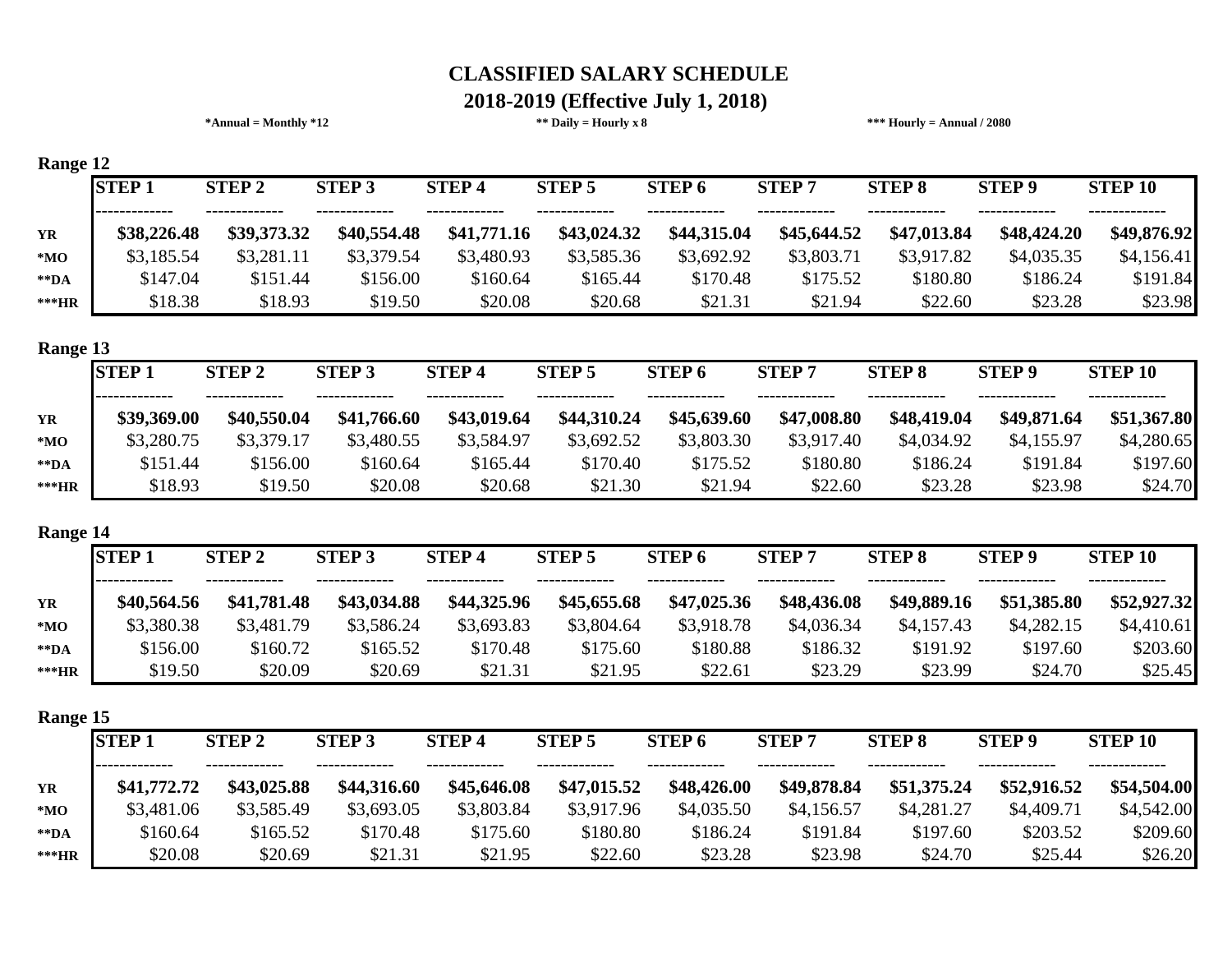#### **\*Annual = Monthly \*12 \*\* Daily = Hourly x 8 \*\*\* Hourly = Annual / 2080 2018-2019 (Effective July 1, 2018)**

| Range 16          |              |              |               |              |               |                   |              |               |               |                |
|-------------------|--------------|--------------|---------------|--------------|---------------|-------------------|--------------|---------------|---------------|----------------|
|                   | <b>STEP1</b> | <b>STEP2</b> | <b>STEP 3</b> | <b>STEP4</b> | <b>STEP 5</b> | <b>STEP 6</b>     | <b>STEP7</b> | <b>STEP 8</b> | <b>STEP 9</b> | <b>STEP 10</b> |
| <b>YR</b>         | \$43,021.68  | \$44,312.28  | \$45,641.64   | \$47,010.84  | \$48,421.20   | \$49,873.80       | \$51,369.96  | \$52,911.00   | \$54,498.36   | \$56,133.36    |
| $*MO$             | \$3,585.14   | \$3,692.69   | \$3,803.47    | \$3,917.57   | \$4,035.10    | \$4,156.15        | \$4,280.83   | \$4,409.25    | \$4,541.53    | \$4,677.78     |
| $*$ $\mathbf{DA}$ | \$165.44     | \$170.40     | \$175.52      | \$180.80     | \$186.24      | \$191.84          | \$197.60     | \$203.52      | \$209.60      | \$215.92       |
| ***HR             | \$20.68      | \$21.30      | \$21.94       | \$22.60      | \$23.28       | \$23.98           | \$24.70      | \$25.44       | \$26.20       | \$26.99        |
| Range 17          | <b>STEP1</b> | <b>STEP2</b> | <b>STEP 3</b> | <b>STEP4</b> | <b>STEP 5</b> | STEP <sub>6</sub> | <b>STEP7</b> | <b>STEP 8</b> | <b>STEP 9</b> | <b>STEP 10</b> |
| <b>YR</b>         | \$44,323.68  | \$45,653.40  | \$47,022.96   | \$48,433.68  | \$49,886.64   | \$51,383.28       | \$52,924.80  | \$54,512.52   | \$56,147.88   | \$57,832.32    |
| $*MO$             | \$3,693.64   | \$3,804.45   | \$3,918.58    | \$4,036.14   | \$4,157.22    | \$4,281.94        | \$4,410.40   | \$4,542.71    | \$4,678.99    | \$4,819.36     |
| $*$ $\mathbf{DA}$ | \$170.48     | \$175.60     | \$180.88      | \$186.32     | \$191.84      | \$197.60          | \$203.52     | \$209.68      | \$215.92      | \$222.40       |
| ***HR             | \$21.31      | \$21.95      | \$22.61       | \$23.29      | \$23.98       | \$24.70           | \$25.44      | \$26.21       | \$26.99       | \$27.80        |
| Range 18          | <b>STEP1</b> | <b>STEP2</b> | <b>STEP 3</b> | <b>STEP4</b> | <b>STEP 5</b> | <b>STEP 6</b>     | <b>STEP7</b> | <b>STEP 8</b> | <b>STEP 9</b> | <b>STEP 10</b> |
| <b>YR</b>         | \$45,651.84  | \$47,021.40  | \$48,432.00   | \$49,884.96  | \$51,381.48   | \$52,922.88       | \$54,510.60  | \$56,145.96   | \$57,830.28   | \$59,565.24    |

**\*MO** \$3,804.32 \$3,918.45 \$4,036.00 \$4,157.08 \$4,281.79 \$4,410.24 \$4,542.55 \$4,678.83 \$4,819.19 \$4,963.77 **\*\*DA** \$175.60 \$180.88 \$186.24 \$191.84 \$197.60 \$203.52 \$209.68 \$215.92 \$222.40 \$229.12 **\*\*\*HR** \$21.95 \$22.61 \$23.28 \$23.98 \$24.70 \$25.44 \$26.21 \$26.99 \$27.80 \$28.64

**Range 19**

| <b>RANCY 17</b>   |              |               |               |              |               |               |              |               |               |                |
|-------------------|--------------|---------------|---------------|--------------|---------------|---------------|--------------|---------------|---------------|----------------|
|                   | <b>STEP1</b> | <b>STEP 2</b> | <b>STEP 3</b> | <b>STEP4</b> | <b>STEP 5</b> | <b>STEP 6</b> | <b>STEP7</b> | <b>STEP 8</b> | <b>STEP 9</b> | <b>STEP 10</b> |
|                   |              |               |               | -------      |               |               |              |               |               |                |
| <b>YR</b>         | \$47,019.60  | \$48,430.20   | \$49,883.16   | \$51,379.68  | \$52,921.08   | \$54,508.68   | \$56,143.92  | \$57,828.24   | \$59,563.08   | \$61,350.00    |
| $*MO$             | \$3,918.30   | \$4,035.85    | \$4,156.93    | \$4,281.64   | \$4,410.09    | \$4,542.39    | \$4,678.66   | \$4,819.02    | \$4,963.59    | \$5,112.50     |
| $*$ $\mathbf{DA}$ | \$180.88     | \$186.24      | \$191.84      | \$197.60     | \$203.52      | \$209.68      | \$215.92     | \$222.40      | \$229.12      | \$236.00       |
| ***HR             | \$22.61      | \$23.28       | \$23.98       | \$24.70      | \$25.44       | \$26.21       | \$26.99      | \$27.80       | \$28.64       | \$29.50        |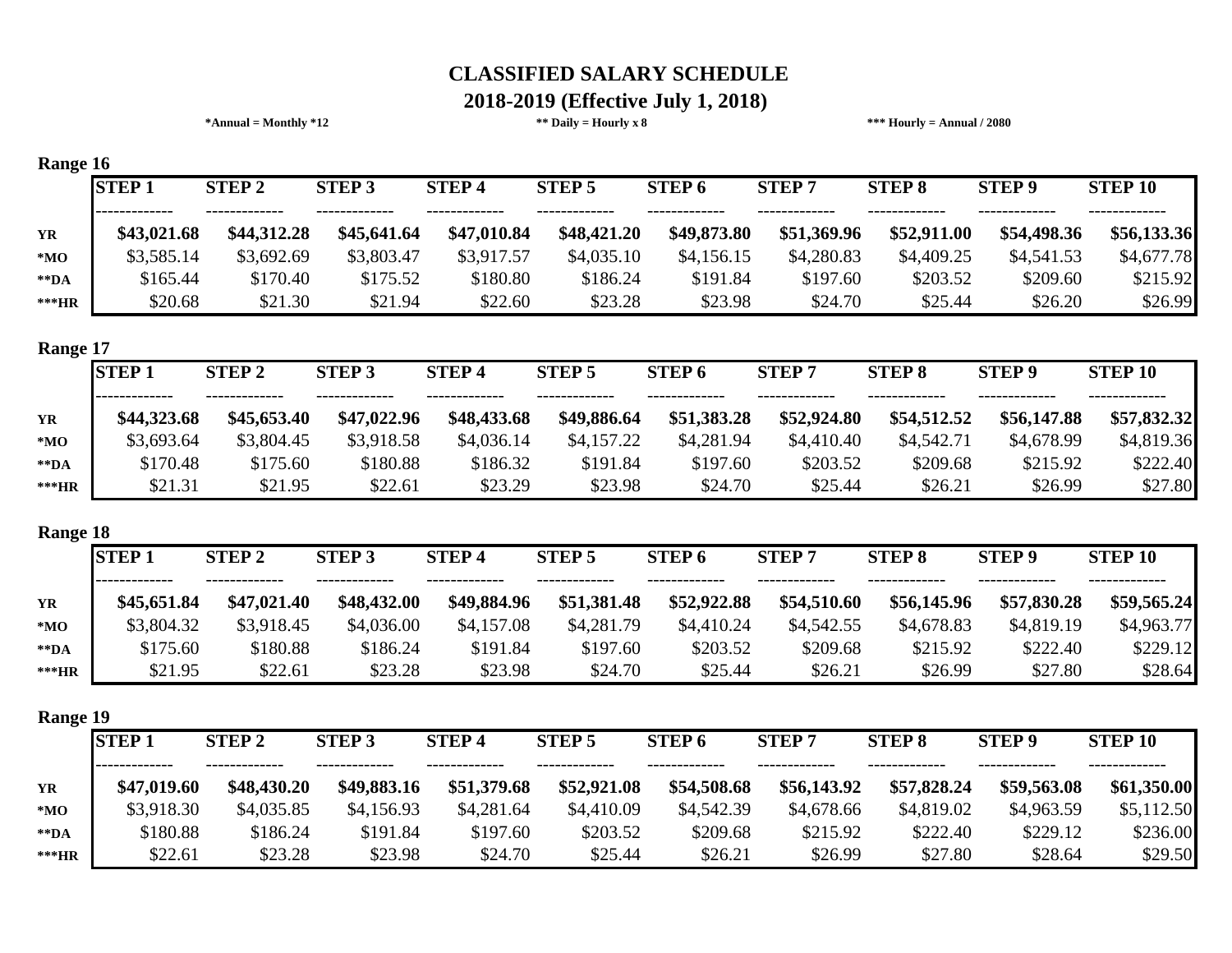# **2018-2019 (Effective July 1, 2018)**

| <b>STEP 2</b><br><b>STEP 3</b><br>\$49,879.92<br>\$4,156.66<br>\$191.84<br>\$23.98<br><b>STEP 2</b><br><b>STEP 3</b> | <b>STEP4</b><br>\$51,376.32<br>\$4,281.36<br>\$197.60<br>\$24.70<br><b>STEP4</b> | \$52,917.60<br>\$4,409.80<br>\$203.52<br>\$25.44 | <b>STEP 5</b><br>\$54,505.08<br>\$4,542.09<br>\$209.60<br>\$26.20<br><b>STEP 5</b> | <b>STEP 6</b><br>\$56,140.20<br>\$4,678.35<br>\$215.92<br>\$26.99<br><b>STEP 6</b> | <b>STEP 7</b><br>\$57,824.40<br>\$4,818.70<br>\$222.40<br>\$27.80<br><b>STEP 7</b> | <b>STEP 8</b><br>\$59,559.12<br>\$4,963.26<br>\$229.04<br>\$28.63 | <b>STEP 9</b><br>\$61,345.92<br>\$5,112.16<br>\$235.92<br>\$29.49 | <b>STEP 10</b><br>\$63,186.24<br>\$5,265.52<br>\$243.04<br>\$30.38 |
|----------------------------------------------------------------------------------------------------------------------|----------------------------------------------------------------------------------|--------------------------------------------------|------------------------------------------------------------------------------------|------------------------------------------------------------------------------------|------------------------------------------------------------------------------------|-------------------------------------------------------------------|-------------------------------------------------------------------|--------------------------------------------------------------------|
|                                                                                                                      |                                                                                  |                                                  |                                                                                    |                                                                                    |                                                                                    |                                                                   |                                                                   |                                                                    |
|                                                                                                                      |                                                                                  |                                                  |                                                                                    |                                                                                    |                                                                                    |                                                                   |                                                                   |                                                                    |
|                                                                                                                      |                                                                                  |                                                  |                                                                                    |                                                                                    |                                                                                    |                                                                   |                                                                   |                                                                    |
|                                                                                                                      |                                                                                  |                                                  |                                                                                    |                                                                                    |                                                                                    |                                                                   |                                                                   |                                                                    |
|                                                                                                                      |                                                                                  |                                                  |                                                                                    |                                                                                    |                                                                                    |                                                                   |                                                                   |                                                                    |
|                                                                                                                      |                                                                                  |                                                  |                                                                                    |                                                                                    |                                                                                    |                                                                   |                                                                   |                                                                    |
|                                                                                                                      |                                                                                  |                                                  |                                                                                    |                                                                                    |                                                                                    |                                                                   |                                                                   |                                                                    |
|                                                                                                                      |                                                                                  |                                                  |                                                                                    |                                                                                    |                                                                                    | <b>STEP 8</b>                                                     | <b>STEP 9</b>                                                     | <b>STEP 10</b>                                                     |
| \$51,385.44                                                                                                          | \$52,926.96                                                                      | \$54,514.80                                      | \$56,150.28                                                                        | \$57,834.84                                                                        | \$59,569.92                                                                        | \$61,356.96                                                       | \$63,197.64                                                       | \$65,093.52                                                        |
| \$4,282.12                                                                                                           | \$4,410.58                                                                       | \$4,542.90                                       | \$4,679.19                                                                         | \$4,819.57                                                                         | \$4,964.16                                                                         | \$5,113.08                                                        | \$5,266.47                                                        | \$5,424.46                                                         |
| \$197.60                                                                                                             | \$203.60                                                                         | \$209.68                                         | \$216.00                                                                           | \$222.48                                                                           | \$229.12                                                                           | \$236.00                                                          | \$243.04                                                          | \$250.32                                                           |
| \$24.70                                                                                                              | \$25.45                                                                          | \$26.21                                          | \$27.00                                                                            | \$27.81                                                                            | \$28.64                                                                            | \$29.50                                                           | \$30.38                                                           | \$31.29                                                            |
|                                                                                                                      |                                                                                  |                                                  |                                                                                    |                                                                                    |                                                                                    |                                                                   |                                                                   |                                                                    |
| <b>STEP 3</b>                                                                                                        | <b>STEP4</b>                                                                     |                                                  | <b>STEP 5</b>                                                                      | STEP <sub>6</sub>                                                                  | <b>STEP 7</b>                                                                      | <b>STEP 8</b>                                                     | <b>STEP 9</b>                                                     | <b>STEP 10</b>                                                     |
|                                                                                                                      |                                                                                  |                                                  |                                                                                    | \$59,559.36                                                                        | \$61,346.16                                                                        |                                                                   |                                                                   | \$67,034.76                                                        |
|                                                                                                                      |                                                                                  |                                                  | \$4,818.72                                                                         | \$4,963.28                                                                         | \$5,112.18                                                                         | \$5,265.55                                                        |                                                                   | \$5,586.23                                                         |
|                                                                                                                      |                                                                                  |                                                  | \$222.40                                                                           | \$229.04                                                                           | \$235.92                                                                           | \$243.04                                                          | \$250.32                                                          | \$257.84                                                           |
|                                                                                                                      | \$26.20                                                                          | \$26.99                                          | \$27.80                                                                            | \$28.63                                                                            | \$29.49                                                                            | \$30.38                                                           | \$31.29                                                           | \$32.23                                                            |
|                                                                                                                      | \$52,917.84<br>\$4,409.82<br>\$203.52<br>\$25.44                                 | \$54,505.32<br>\$4,542.11<br>\$209.60            | \$56,140.44<br>\$4,678.37<br>\$215.92                                              | \$57,824.64                                                                        |                                                                                    |                                                                   |                                                                   | \$63,186.60<br>\$65,082.24<br>\$5,423.52                           |

| o                 |              |              |               |              |               |                   |              |               |               |                |
|-------------------|--------------|--------------|---------------|--------------|---------------|-------------------|--------------|---------------|---------------|----------------|
|                   | <b>STEP1</b> | <b>STEP2</b> | <b>STEP 3</b> | <b>STEP4</b> | <b>STEP 5</b> | STEP <sub>6</sub> | <b>STEP7</b> | <b>STEP 8</b> | <b>STEP 9</b> | <b>STEP 10</b> |
| <b>YR</b>         | \$52,917.60  | \$54,505.08  | \$56,140.20   | \$57,824.40  | \$59,559.12   | \$61,345.92       | \$63,186.24  | \$65,081.88   | \$67,034.28   | \$69,045.36    |
|                   |              |              |               |              |               |                   |              |               |               |                |
| $*MO$             | \$4,409.80   | \$4,542.09   | \$4,678.35    | \$4,818.70   | \$4,963.26    | \$5,112.16        | \$5,265.52   | \$5,423.49    | \$5,586.19    | \$5,753.78     |
| $*$ $\mathbf{DA}$ | \$203.52     | \$209.60     | \$215.92      | \$222.40     | \$229.04      | \$235.92          | \$243.04     | \$250.32      | \$257.84      | \$265.52       |
| ***HR             | \$25.44      | \$26.20      | \$26.99       | \$27.80      | \$28.63       | \$29.49           | \$30.38      | \$31.29       | \$32.23       | \$33.19        |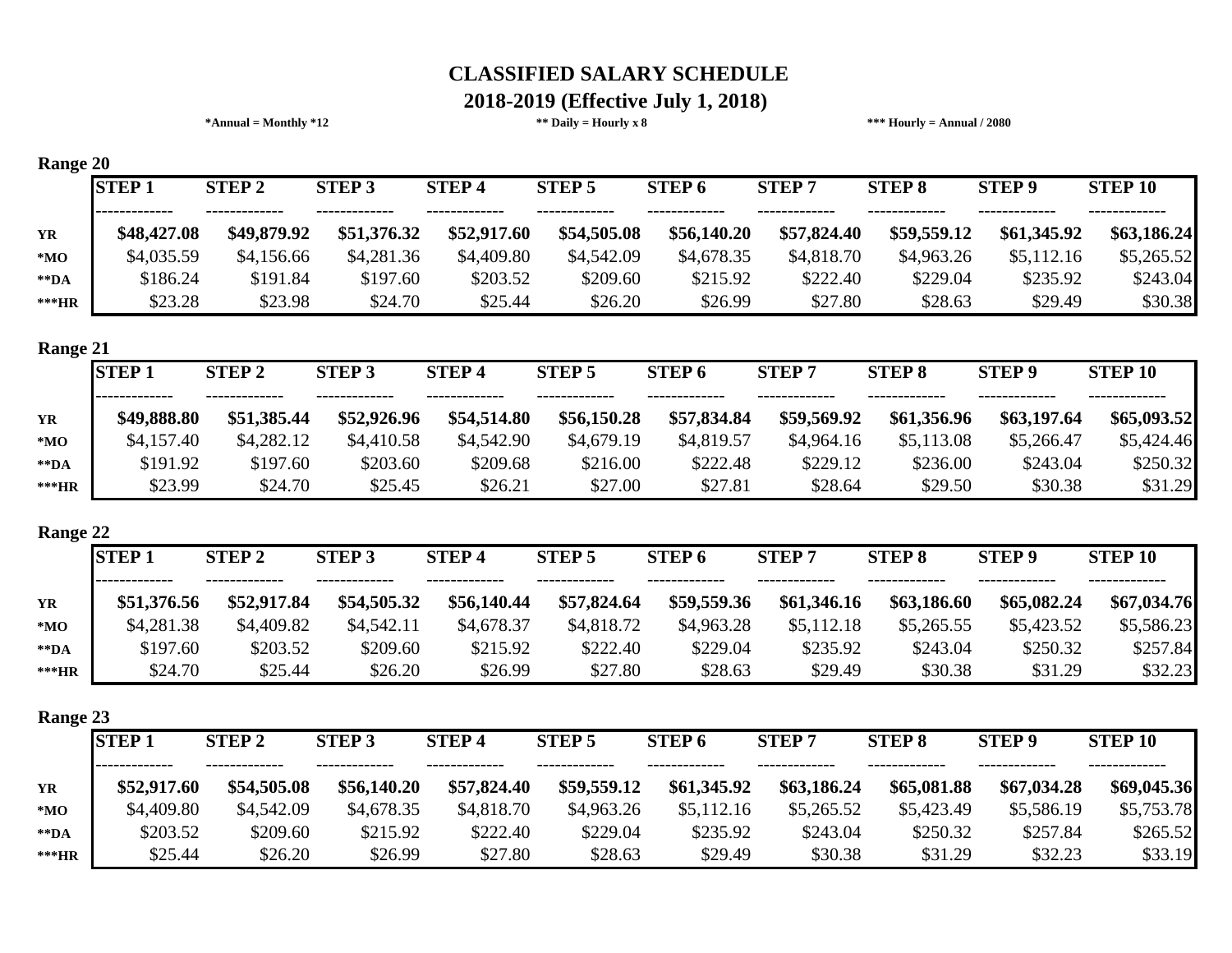# **2018-2019 (Effective July 1, 2018)**

|                          | $*Annual = Monthly *12$    |               |              | ** Daily = Hourly $x 8$ |                   |               | *** Hourly = Annual $/ 2080$ |               |                |
|--------------------------|----------------------------|---------------|--------------|-------------------------|-------------------|---------------|------------------------------|---------------|----------------|
| Range 24<br><b>STEP1</b> | <b>STEP 2</b>              | <b>STEP 3</b> | <b>STEP4</b> | <b>STEP 5</b>           | <b>STEP 6</b>     | <b>STEP 7</b> | <b>STEP 8</b>                | <b>STEP 9</b> | <b>STEP 10</b> |
|                          |                            |               |              |                         |                   |               |                              |               |                |
| \$54,510.84              | \$56,146.20                | \$57,830.64   | \$59,565.60  | \$61,352.52             | \$63,193.08       | \$65,088.84   | \$67,041.48                  | \$69,052.68   | \$71,124.24    |
| \$4,542.57               | \$4,678.85                 | \$4,819.22    | \$4,963.80   | \$5,112.71              | \$5,266.09        | \$5,424.07    | \$5,586.79                   | \$5,754.39    | \$5,927.02     |
| \$209.68                 | \$215.92                   | \$222.40      | \$229.12     | \$236.00                | \$243.04          | \$250.32      | \$257.84                     | \$265.60      | \$273.52       |
| \$26.21                  | \$26.99                    | \$27.80       | \$28.64      | \$29.50                 | \$30.38           | \$31.29       | \$32.23                      | \$33.20       | \$34.19        |
| Range 25                 |                            |               |              |                         |                   |               |                              |               |                |
| <b>STEP1</b>             | <b>STEP 2</b>              | <b>STEP 3</b> | <b>STEP4</b> | <b>STEP 5</b>           | <b>STEP6</b>      | <b>STEP7</b>  | <b>STEP 8</b>                | <b>STEP 9</b> | <b>STEP 10</b> |
| \$56,144.64              | \$57,828.96                | \$59,563.80   | \$61,350.72  | \$63,191.28             | \$65,087.04       | \$67,039.68   | \$69,050.88                  | \$71,122.44   | \$73,256.16    |
| \$4,678.72               | \$4,819.08                 | \$4,963.65    | \$5,112.56   | \$5,265.94              | \$5,423.92        | \$5,586.64    | \$5,754.24                   | \$5,926.87    | \$6,104.68     |
| \$215.92                 | \$222.40                   | \$229.12      | \$236.00     | \$243.04                | \$250.32          | \$257.84      | \$265.60                     | \$273.52      | \$281.76       |
| \$26.99                  | \$27.80                    | \$28.64       | \$29.50      | \$30.38                 | \$31.29           | \$32.23       | \$33.20                      | \$34.19       | \$35.22        |
| Range 26                 |                            |               |              |                         |                   |               |                              |               |                |
| <b>STEP1</b>             | <b>STEP 2</b>              | <b>STEP 3</b> | <b>STEP4</b> | <b>STEP 5</b>           | STEP <sub>6</sub> | <b>STEP7</b>  | <b>STEP 8</b>                | <b>STEP 9</b> | <b>STEP 10</b> |
| \$57,818.04              | \$59,552.64                | \$61,339.20   | \$63,179.40  | \$65,074.80             | \$67,027.08       | \$69,037.92   | \$71,109.00                  | \$73,242.24   | \$75,439.56    |
| \$4,818.17               | \$4,962.72                 | \$5,111.60    | \$5,264.95   | \$5,422.90              | \$5,585.59        | \$5,753.16    | \$5,925.75                   | \$6,103.52    | \$6,286.63     |
| \$222.40                 | \$229.04                   | \$235.92      | \$242.96     | \$250.32                | \$257.76          | \$265.52      | \$273.52                     | \$281.68      | \$290.16       |
| \$27.80                  | \$28.63                    | \$29.49       | \$30.37      | \$31.29                 | \$32.22           | \$33.19       | \$34.19                      | \$35.21       | \$36.27        |
| Range 27                 |                            |               |              |                         |                   |               |                              |               |                |
| <b>STEP1</b>             | $\overline{\text{STEP}}$ 2 | <b>STEP 3</b> | <b>STEP4</b> | <b>STEP 5</b>           | <b>STEP 6</b>     | <b>STEP7</b>  | <b>STEP 8</b>                | <b>STEP 9</b> | <b>STEP 10</b> |
| \$59,558.40              | \$61,345.20                | \$63,185.52   | \$65,081.04  | \$67,033.44             | \$69,044.40       | \$71,115.72   | \$73,249.20                  | \$75,446.64   | \$77,710.08    |
| \$4,963.20               | \$5,112.10                 | \$5,265.46    | \$5,423.42   | \$5,586.12              | \$5,753.70        | \$5,926.31    | \$6,104.10                   | \$6,287.22    | \$6,475.84     |
| \$229.04                 | \$235.92                   | \$243.04      | \$250.32     | \$257.84                | \$265.52          | \$273.52      | \$281.76                     | \$290.16      | \$298.88       |
| \$28.63                  | \$29.49                    | \$30.38       | \$31.29      | \$32.23                 | \$33.19           | \$34.19       | \$35.22                      | \$36.27       | \$37.36        |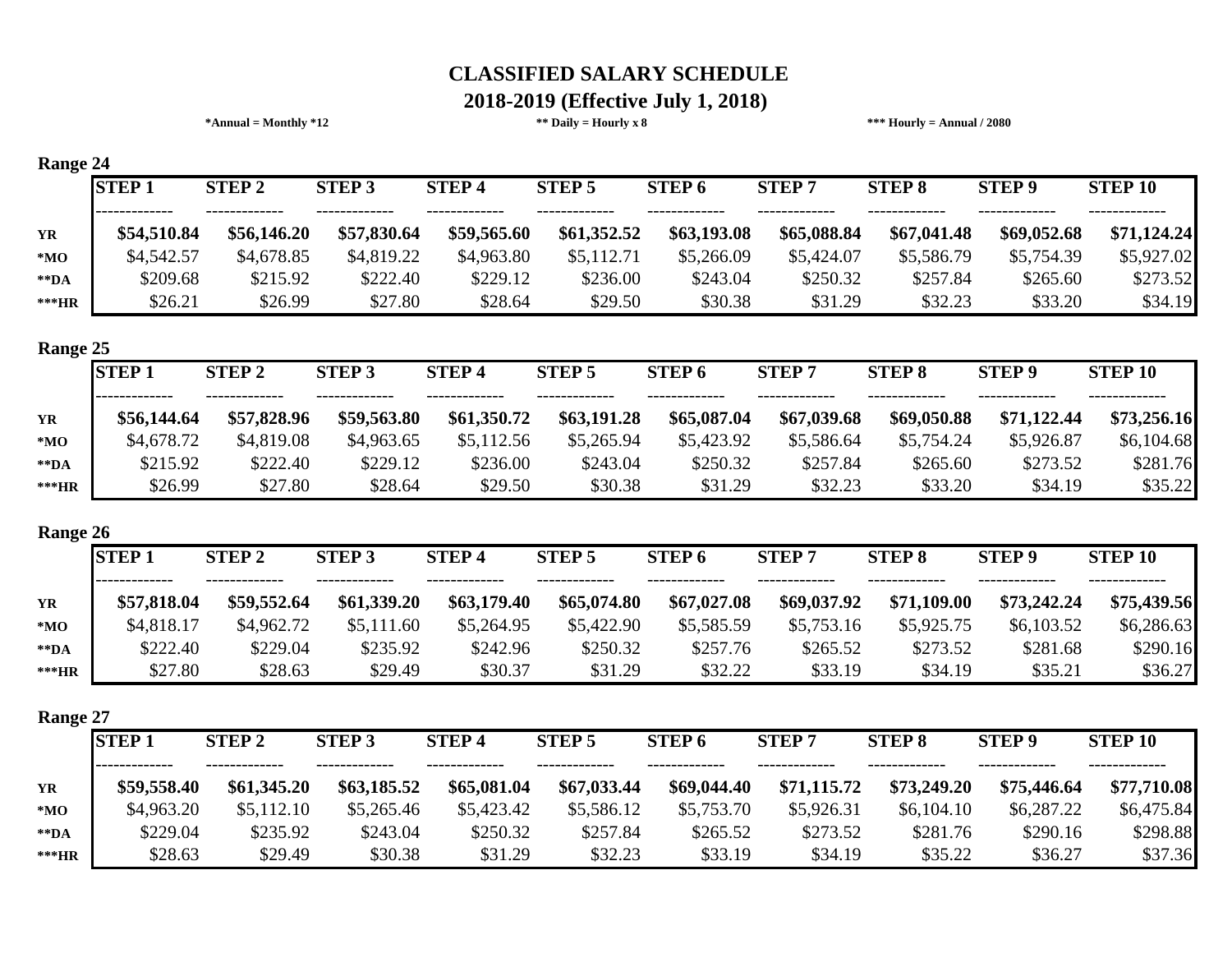#### **\*Annual = Monthly \*12 \*\* Daily = Hourly x 8 \*\*\* Hourly = Annual / 2080 2018-2019 (Effective July 1, 2018)**

| Range 28          |              |               |               |              |               |                   |              |               |               |                |
|-------------------|--------------|---------------|---------------|--------------|---------------|-------------------|--------------|---------------|---------------|----------------|
|                   | <b>STEP1</b> | <b>STEP 2</b> | <b>STEP 3</b> | <b>STEP4</b> | <b>STEP 5</b> | STEP <sub>6</sub> | <b>STEP7</b> | <b>STEP 8</b> | <b>STEP 9</b> | <b>STEP 10</b> |
| <b>YR</b>         | \$61,338.36  | \$63,178.56   | \$65,073.96   | \$67,026.12  | \$69,036.96   | \$71,108.04       | \$73,241.28  | \$75,438.48   | \$77,701.68   | \$80,032.68    |
| *MO               | \$5,111.53   | \$5,264.88    | \$5,422.83    | \$5,585.51   | \$5,753.08    | \$5,925.67        | \$6,103.44   | \$6,286.54    | \$6,475.14    | \$6,669.39     |
| $*$ $\mathbf{DA}$ | \$235.92     | \$242.96      | \$250.32      | \$257.76     | \$265.52      | \$273.52          | \$281.68     | \$290.16      | \$298.88      | \$307.84       |
| $***HR$           | \$29.49      | \$30.37       | \$31.29       | \$32.22      | \$33.19       | \$34.19           | \$35.21      | \$36.27       | \$37.36       | \$38.48        |
| Range 29          |              |               |               |              |               |                   |              |               |               |                |
|                   | <b>STEP1</b> | <b>STEP 2</b> | <b>STEP 3</b> | <b>STEP4</b> | <b>STEP 5</b> | STEP <sub>6</sub> | <b>STEP7</b> | <b>STEP 8</b> | <b>STEP 9</b> | <b>STEP 10</b> |
| <b>YR</b>         | \$63,183.96  | \$65,079.48   | \$67,031.88   | \$69,042.84  | \$71,114.16   | \$73,247.64       | \$75,445.08  | \$77,708.40   | \$80,039.64   | \$82,440.84    |
| $*_{\mathbf{MO}}$ | \$5,265.33   | \$5,423.29    | \$5,585.99    | \$5,753.57   | \$5,926.18    | \$6,103.97        | \$6,287.09   | \$6,475.70    | \$6,669.97    | \$6,870.07     |

#### **Range**

|                   | <b>STEP1</b> | <b>STEP 2</b> | <b>STEP 3</b> | <b>STEP4</b>              | <b>STEP 5</b> | <b>STEP 6</b> | <b>STEP7</b> | <b>STEP 8</b> | <b>STEP 9</b> | <b>STEP 10</b> |
|-------------------|--------------|---------------|---------------|---------------------------|---------------|---------------|--------------|---------------|---------------|----------------|
| <b>YR</b>         | \$63,183.96  | \$65,079.48   | \$67,031.88   | ----------<br>\$69,042.84 | \$71,114.16   | \$73,247.64   | \$75,445.08  | \$77,708.40   | \$80,039.64   | \$82,440.84    |
| $*MO$             | \$5,265.33   | \$5,423.29    | \$5,585.99    | \$5,753.57                | \$5,926.18    | \$6,103.97    | \$6,287.09   | \$6,475.70    | \$6,669.97    | \$6,870.07     |
| $*$ $\mathbf{DA}$ | \$243.04     | \$250.32      | \$257.84      | \$265.52                  | \$273.52      | \$281.76      | \$290.16     | \$298.88      | \$307.84      | \$317.12       |
| $***HR$           | \$30.38      | \$31.29       | \$32.23       | \$33.19                   | \$34.19       | \$35.22       | \$36.27      | \$37.36       | \$38.48       | \$39.64        |

#### **Range 30**

| $\mathbf{m}$      |              |               |               |              |               |                   |              |               |               |                |  |  |
|-------------------|--------------|---------------|---------------|--------------|---------------|-------------------|--------------|---------------|---------------|----------------|--|--|
|                   | <b>STEP1</b> | <b>STEP 2</b> | <b>STEP 3</b> | <b>STEP4</b> | <b>STEP 5</b> | STEP <sub>6</sub> | <b>STEP7</b> | <b>STEP 8</b> | <b>STEP 9</b> | <b>STEP 10</b> |  |  |
|                   |              |               |               |              |               |                   | -------      |               |               |                |  |  |
| <b>YR</b>         | \$65,083.92  | \$67,036.44   | \$69,047.52   | \$71,118.96  | \$73,252.56   | \$75,450.12       | \$77,713.68  | \$80,045.04   | \$82,446.36   | \$84,919.80    |  |  |
| $*MO$             | \$5,423.66   | \$5,586.37    | \$5,753.96    | \$5,926.58   | \$6,104.38    | \$6,287.51        | \$6,476.14   | \$6,670.42    | \$6,870.53    | \$7,076.65     |  |  |
| $*$ $\mathbf{DA}$ | \$250.32     | \$257.84      | \$265.60      | \$273.52     | \$281.76      | \$290.16          | \$298.88     | \$307.84      | \$317.12      | \$326.64       |  |  |
| $***HR$           | \$31.29      | \$32.23       | \$33.20       | \$34.19      | \$35.22       | \$36.27           | \$37.36      | \$38.48       | \$39.64       | \$40.83        |  |  |

**Range 31**

| $\sim$            |              |               |               |                              |                        |               |              |               |                              |                |
|-------------------|--------------|---------------|---------------|------------------------------|------------------------|---------------|--------------|---------------|------------------------------|----------------|
|                   | <b>STEP1</b> | <b>STEP 2</b> | <b>STEP 3</b> | <b>STEP4</b>                 | <b>STEP 5</b>          | <b>STEP 6</b> | <b>STEP7</b> | <b>STEP 8</b> | <b>STEP 9</b>                | <b>STEP 10</b> |
| YR                | \$67,035.84  | \$69,046.92   | \$71,118.36   | -------------<br>\$73,251.96 | -------<br>\$75,449.52 | \$77,712.96   | \$80,044.32  | \$82,445.64   | -------------<br>\$84,918.96 | \$87,466.56    |
| $*MO$             | \$5,586.32   | \$5,753.91    | \$5,926.53    | \$6,104.33                   | \$6,287.46             | \$6,476.08    | \$6,670.36   | \$6,870.47    | \$7,076.58                   | \$7,288.88     |
| $*$ $\mathbf{DA}$ | \$257.84     | \$265.60      | \$273.52      | \$281.76                     | \$290.16               | \$298.88      | \$307.84     | \$317.12      | \$326.64                     | \$336.40       |
| ***HR             | \$32.23      | \$33.20       | \$34.19       | \$35.22                      | \$36.27                | \$37.36       | \$38.48      | \$39.64       | \$40.83                      | \$42.05        |